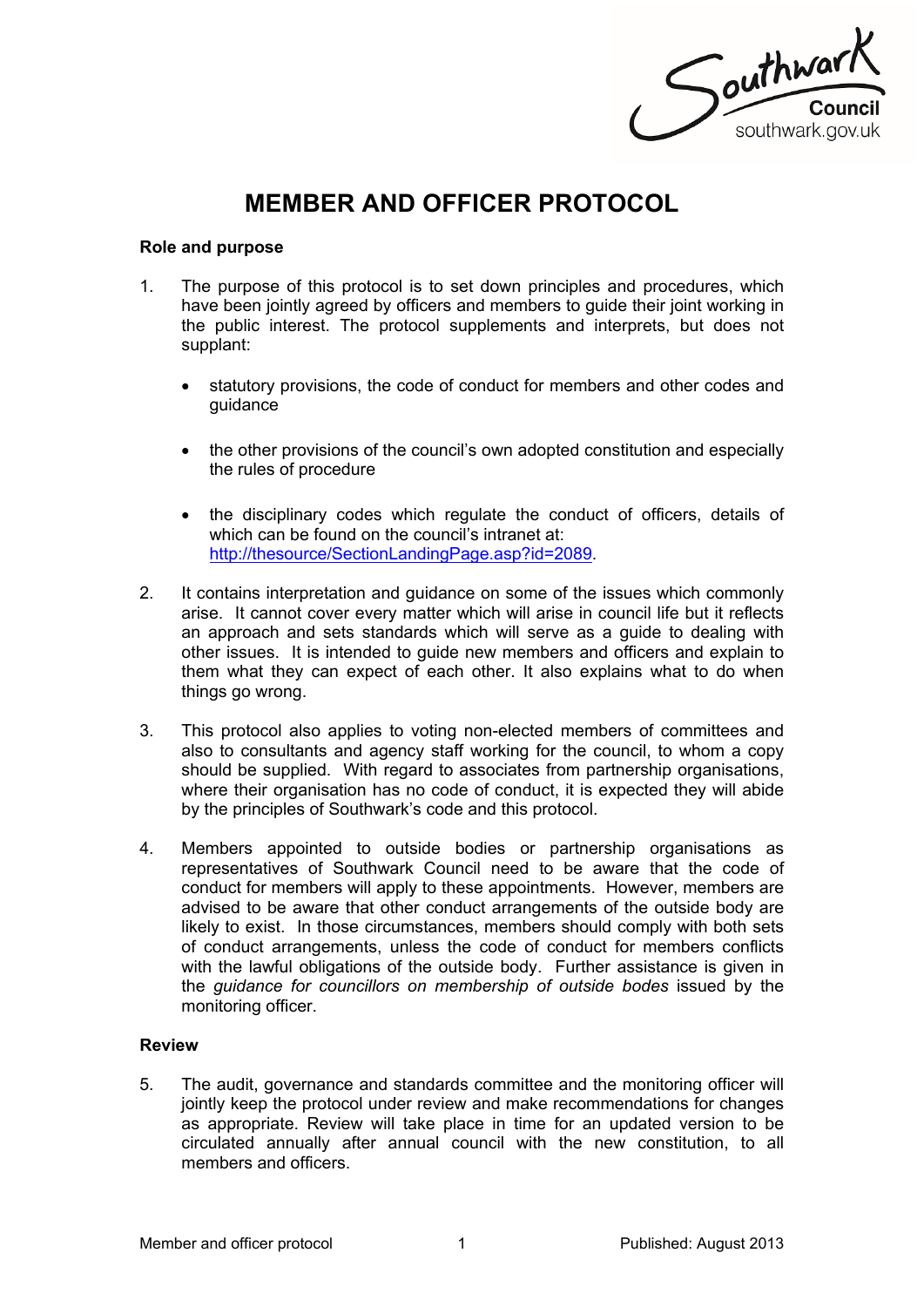## **Definition of the role of officers and members**

6. Both councillors and officers are servants of the public and they are indispensable to one another but their responsibilities are distinct.

#### *Members*

7. Councillors are responsible to the electorate and serve only so long as their term of office lasts. All councillors have responsibilities to determine the policy of the council, monitor its performance, represent the council externally and act as advocates on behalf of their constituents. Cabinet members, chair and vicechairs of scrutiny and other committees may also have additional responsibilities. However, all councillors have the same rights and obligations in their relationship with officers and should be treated equally.

## *Officers*

8. Officers are responsible to the council. Their job is to give full and impartial advice to councillors and the council, and to carry out the council's work under the direction and control of the council, its cabinet, committees and subcommittees. Within these guidelines all officers should endeavour to give every assistance to members carrying out their various roles. Officers have a duty to keep members of all political groups fully informed about developments of significance in relation to council activities.

## **Member officer relations**

9. One of the key issues addressed by the member and officer protocol is the question of member officer relations. Mutual trust and respect should be the key aim of both members and officers, as it is essential for good local government.

# *Obtaining or granting favours*

10. The member code of conduct emphasises the need for members to avoid behaviour which could be viewed as conferring an advantage or disadvantage on an officer. Members should not seek personal favours from officers. Officers should not be tempted to give favours to please a councillor. An example of favour seeking would be asking whether a councillor's parking ticket could be withdrawn or whether an application for a service could be expedited. Similarly officers should not seek to circumvent agreed staff consultative procedures by lobbying councillors on matters which directly concern them as employees.

#### *Member involvement in officer issues*

- 11. Issues relating to the appointment, management and dismissal of most officers are reserved by law to the chief executive and officers appointed by him/her. Member involvement in employment issues generally, including where they relate to senior officers is set out in the Local Authorities (Standing Orders) (England) Regulations 2001 and within the council's constitution.
- 12. Where an employee is also a constituent it may be proper for the member to make written/oral representations to the relevant chief officer, or disciplinary hearing, but the member should not take a proactive part representing or in any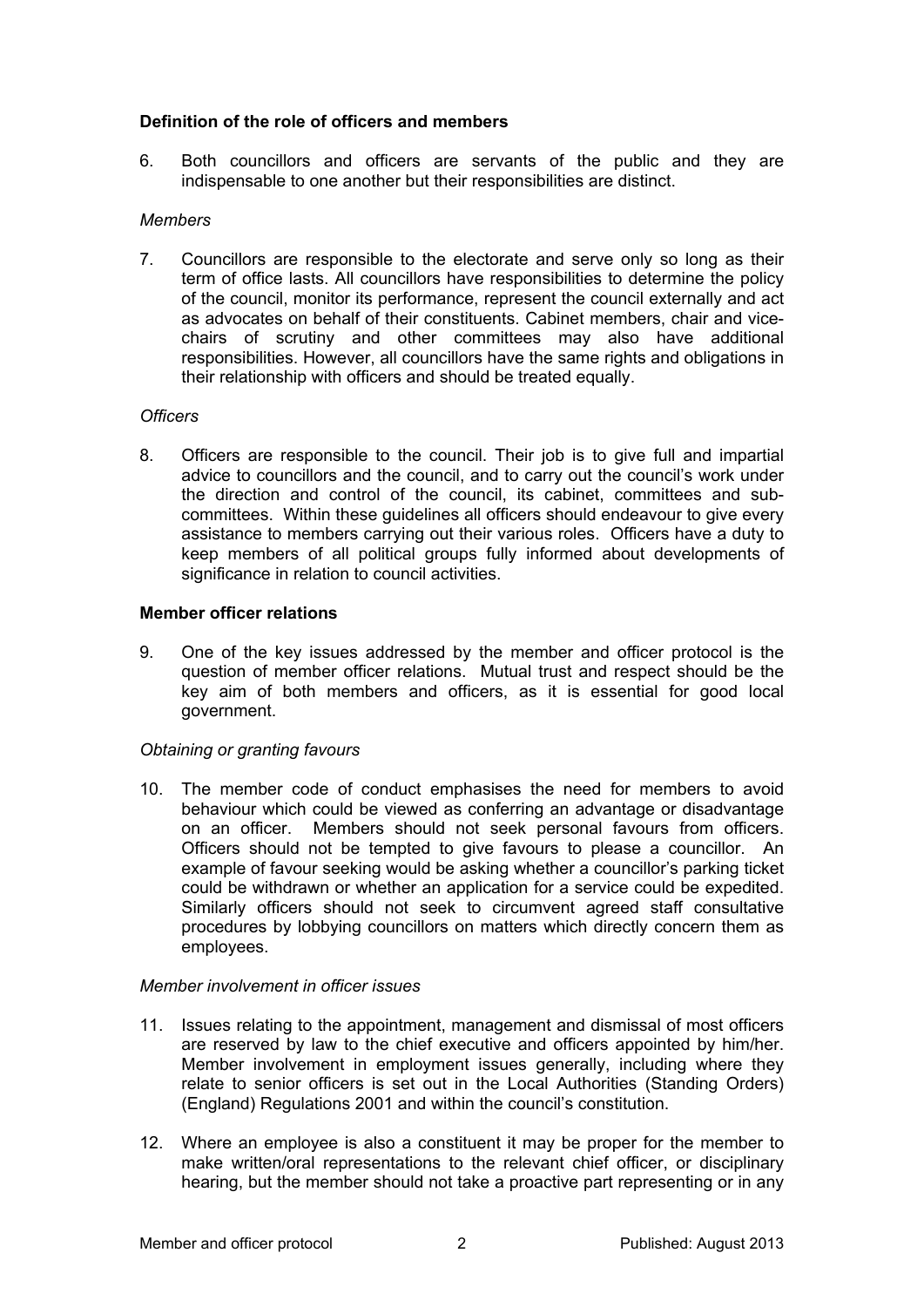other way advocating on behalf of any such employee in any disciplinary procedures brought by the council against the employee.

## *Personal familiarity*

13. Personal familiarity between members and officers can undermine public confidence in the council. It is acknowledged that some close relationships will inevitably develop, particularly when officers and cabinet members or chairs of committees work closely together. It is important that close relationships between members and officers are openly declared and should never be allowed to become so close, or appear to be so close as to bring into question the officer's ability to deal impartially with other members and other party groups, nor to undermine public trust and confidence in the council. Where possible members and officers who have close personal relationships should try to avoid coming into contact on projects and in the day-to-day business of the council.

#### *Courtesy*

14. Members and officers should be courteous to each other at all times even if they disagree strongly with each others' views.

#### *Bullying*

- 15. Members and officers must not bully any person. Bullying may be characterised as offensive, intimidating, malicious, insulting or humiliating behaviour. Such behaviour may happen once or be part of a pattern of behaviour directed at a weaker person or person whom the member or officer has some actual or perceived influence over.
- 16. Bad relations between members and officers can be equally destructive to good governance. Members may from time to time become frustrated by what they regard as unacceptable or incompetent officer behaviour. It is self-evident that sometimes these feelings may be entirely justified although sometimes there may be a legitimate reason why member expectations cannot be met, e.g. because of a council policy or a legal requirement such as confidentiality.
- 17. However, members should take up their concerns through the procedure described in this document (paragraph 82 onward), rather than through public criticism. They should bear in mind that officers are instructed not to "answer back" in public. Attacking an officer's conduct in public can constitute bullying, as can undue pressure brought by either officers or members in private.

# *Lines of contact between members and officers*

- 18. It must be remembered that officers within a department are accountable to their chief officer. Chief officers through their senior management are responsible for the allocation of work to, and the prioritising of work by, their staff.
- 19. Members should direct enquiries to staff through senior management, or if the matter is routine at least keep a senior manager informed by copying the manager in on correspondence or emails.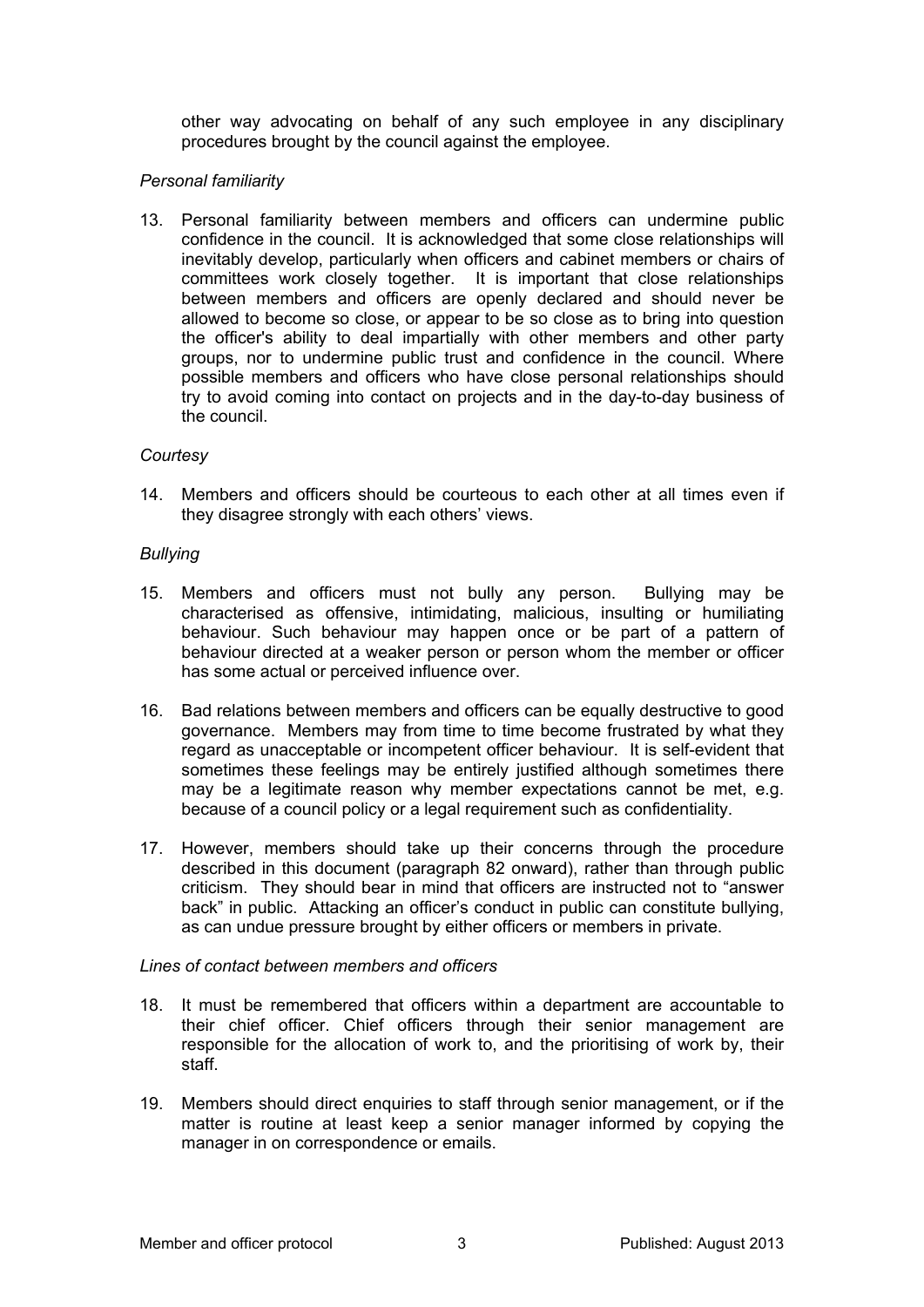- 20. Officers should not leave confidential or sensitive information visible on their workstation or in other areas and should lock them away if they have to leave that area for any reason.
- 21. Where members and officers share an office building particular care needs to be taken to maintain appropriate lines of contact. Members and officers are reminded that within an open plan environment office certain standards are expected to be maintained. In particular meetings should not be held at workstations, members and officers should use the meeting facilities provided and sensitive or confidential issues should not be discussed in the open plan environment. Further details of the standards can be found on the intranet.
- 22. Officers should always seek to assist members but in so doing they must not go beyond the bounds of whatever authority they have been given by their chief officer under the scheme of management.

## **Registration of disclosable pecuniary interests**

#### *Notification of disclosable pecuniary interests*

- 23. Within 28 days of becoming a member or co-opted member, the member must notify the monitoring officer of any 'disclosable pecuniary interests'.
- 24. What is a 'disclosable pecuniary interest' is detailed in the Relevant Authorities (Disclosable Pecuniary Interests) Regulations 2012. The monitoring officer has provided guidance and will give advice should members require it.
- 25. A 'disclosable pecuniary interest' is an interest of the member or their partner (which means spouse or civil partner, a person with whom the member is living as husband or wife, or a person with whom the member is living as if they are civil partners).

#### *Register of interests*

26. Any interests notified to the monitoring officer will be included in the register of interests. A copy of the register will be available for public inspection and will be published on the council's website.

#### *Sensitive interests*

27. Where the member considers that disclosure of the details of a disclosable pecuniary interest entered in the register could lead to the member, or a person connected with the member, being subject to violence or intimidation, and the monitoring officer agrees, then copies of the register that are made available for inspection and any published version of the register will not include details of the interest, but may state that the member has a disclosable pecuniary interest, the details of which are withheld under Section 32 of the Localism Act 2011.

#### *Disclosable pecuniary interest in matters considered at meetings*

28. If the member is present at a meeting of the council assembly, or any committee, sub-committee, joint committee or joint sub-committee of the council, or any meeting of the cabinet or a committee of the cabinet, and they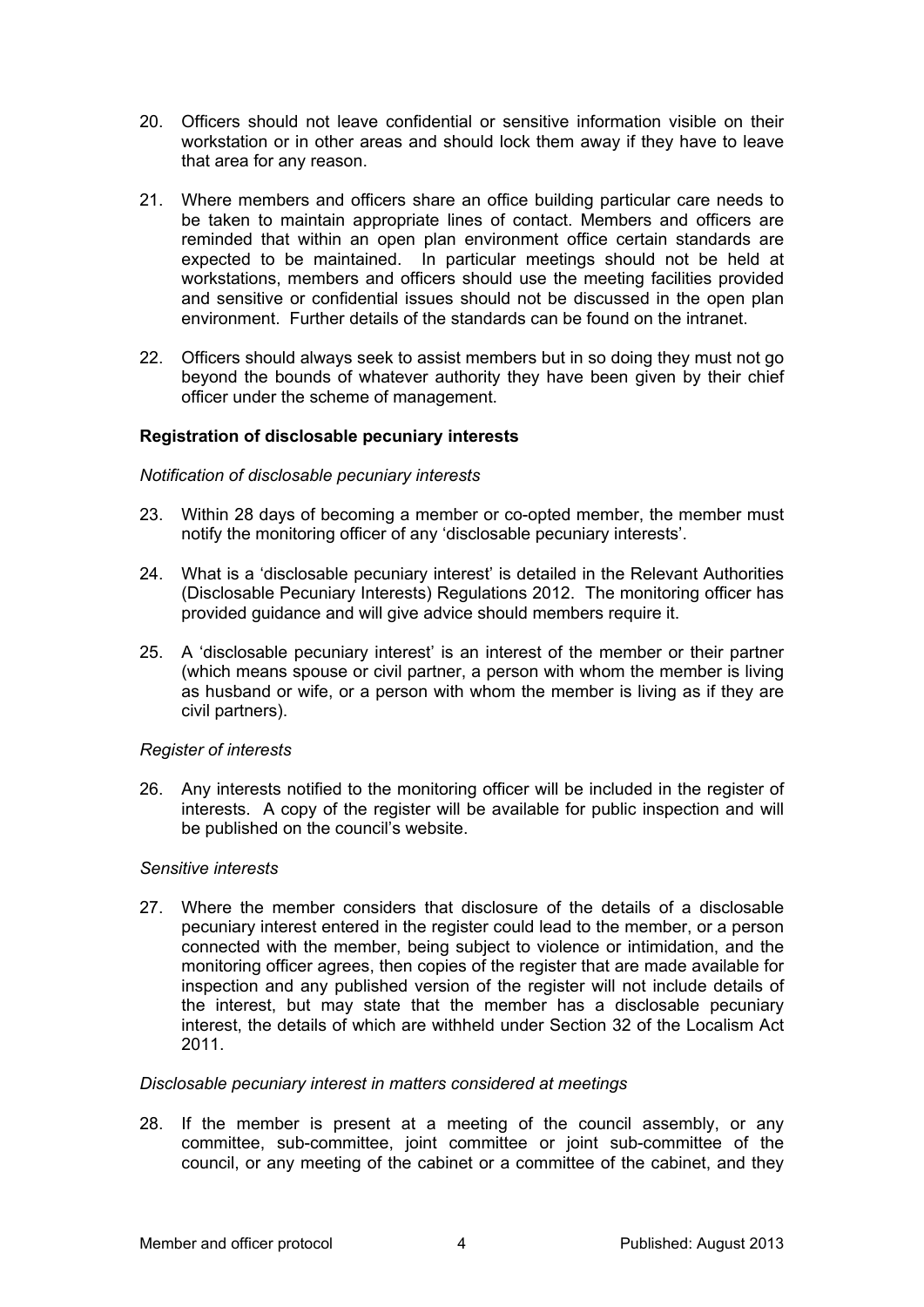are aware they have a disclosable pecuniary interest in any matter to be considered or being considered at the meeting,

- They may not participate in any discussion of the matter at the meeting
- They may not participate in any vote taken on the matter at the meeting
- If the interest is not registered, the member must disclose the interest to the meeting
- If the interest is not registered and is not the subject of a pending notification, the member must notify the monitoring officer of the interest within 28 days.
- 29. Members who have a disclosable pecuniary interest in any matter to be considered or being considered at any meeting or by an individual cabinet member must not seek improperly to influence a decision about that business.
- 30. Where a cabinet member may discharge a function alone and becomes aware of a disclosable pecuniary interest in a matter being dealt with or to be dealt with by her/him, the cabinet member must notify the monitoring officer of the interest within 28 days and must not take any steps or further steps in the matter.

#### *Dispensations*

31. The monitoring officer may grant any member a dispensation, but only in limited circumstances, to enable the member to participate and vote on a matter in which the member has a disclosable pecuniary interest.

#### **Gifts and hospitality**

- 32. Members should not compromise their position by accepting any gifts or hospitality which may give the impression that they might be, or might be thought by others to have been, influenced in making an important decision as a consequence.
- 33. Member must register any gifts or hospitality given to them or to their partner (as defined in paragraph 25) if given to them directly worth £50 or over. A copy of the register will be available for public inspection and will be published on the council's website.
- 34. Members must also register what the gift is, the donor (the person, company or body) of the gift or hospitality; the date of the gift, and the value. Members only have to register gifts that are receive in connection with their official duties as a member. Members do not have to register other gifts and hospitality, such as birthday gifts from family.

#### **Visits to offices by members**

35. In relation to visits to front-line services by members, members (except when accessing services as a resident of the borough) should always advise the relevant chief officers in advance of such visits. If the visit is of a statutory inspection nature other procedures apply.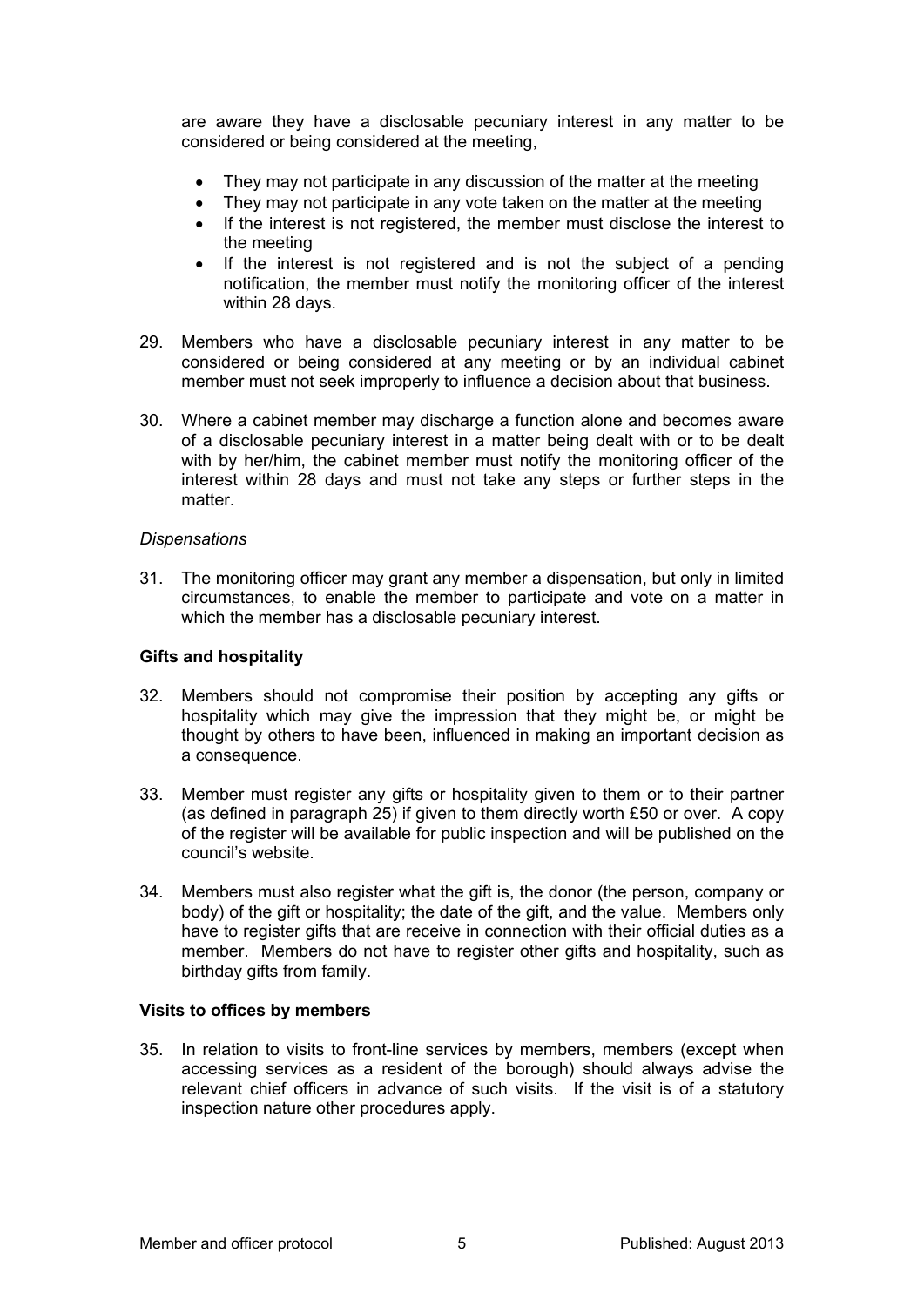- 36. Making an agreed time to meet with an officer is a better way of working than arriving at an officer's desk. Managers will have agreed work priorities with staff.
- 37. Members are advised that they carry some personal responsibilities to ensure health and safety standards are maintained at all times while on council premises and also for their private guests. Members are advised that their private guests also have personal responsibilities regarding health and safety.

## **Reports**

- 38. Officers' reports should contain clear, evidence-based advice as to why a course of action is being recommended. From time to time corporate advice is given to officers on report writing and they should take care to follow it. The report should lay out all relevant factors for the decision maker, and examine all alternatives in an even handed way. Officers should take care to include even unpopular options if they feel they are relevant.
- 39. Members can refuse to agree recommendations and table amendments to any recommendations. The member should be clear about the reasons for making alternative recommendations, and any amendments or recommendations proposed at a meeting should have a clear and rational basis, which is accessible to the public.
- 40. With cabinet reports the report writer should consult with the relevant cabinet member(s). That member is able to write his or her report in addition to the report submitted by the chief officer.
- 41. Where there is disagreement about the right course of action, it is always best practice for this to be open with both opinions available for discussion. Sometimes, in the course of preparing reports, these disagreements can be reconciled. However, it is always poor practice to bring pressure to bear on officers unwilling to amend their professional judgement, and in some cases this could be construed as bullying.
- 42. In relation to action between meetings, it is important to remember that the law only allows for decisions (relating to the discharge of any of the council's functions) to be taken by the cabinet, a cabinet member, a committee, a subcommittee or an officer. It is however both legal and good practice for cabinet members individually and as a whole, and chairs of committees to be briefed by officers in advance of meetings and also to meet to plan agendas for meetings.

# **Officer advice to party groups**

- 43. There is a statutory recognition for party groups and it is common for such groups to give preliminary consideration to matters of council business in advance of such matters being considered by the relevant decision making body. The opposition groups may seek support to enable them to function as an effective opposition on the bodies on which they sit.
- 44. Officers may properly be called upon to support and contribute to such deliberations by party groups, provided they maintain a stance which is politically impartial. Officers should be required to give information and advice to political groups on matters relating to the council's functions only and not on matters which are primarily issues of party politics or political strategy. It is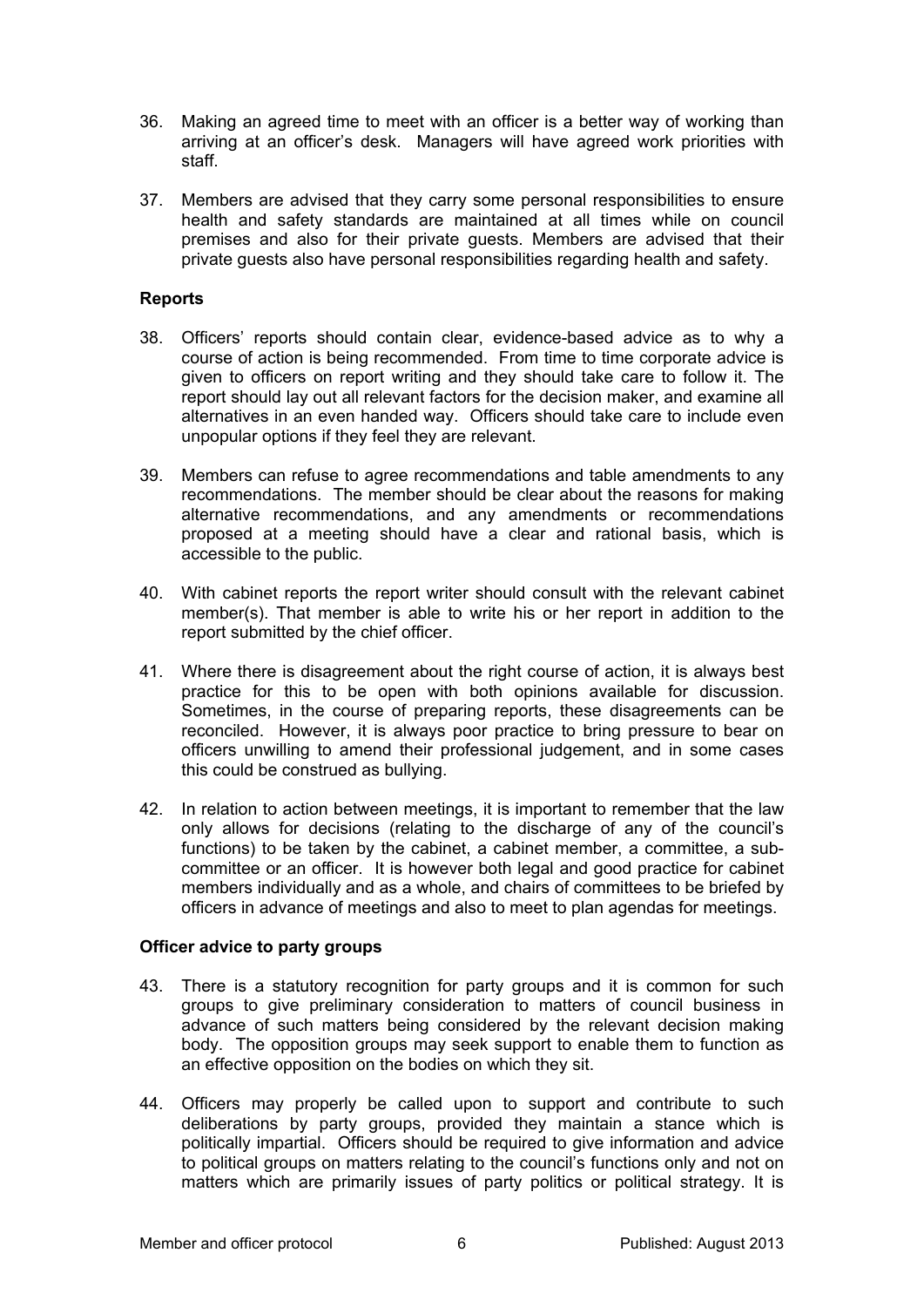important that the political neutrality of officers is preserved. When engaging council officers at group meetings, party members should seek to avoid involving them in any political debate. With the exception of political assistants, officers should not attend, or be invited to attend, any political group meeting which includes non-council members.

- 45. Attendance at group meetings should normally be restricted to chief officers. If other officers are required this should be organised by the chief officer.
- 46. These briefings are confidential, to allow the free expression of views, and officers must be careful to maintain confidentiality. However, any written report supplied to a party political group must be accessible to members of other parties.

#### **Support services for members**

- 47. The role of officers is to assist members in discharging their role as members of the council for council business and in their role as advocates for local communities. Officers should not be used in connection with party political campaigning or for private purposes, and this includes the support offered by political assistants.
- 48. Council resources (e.g. stationery and photocopying) may only be used for council business or when they are directly required for any office to which the member has been elected or appointed by the council.
- 49. Support to members is a resource, which is subject to the same budget pressures as any other. Given its importance to how effective members can be, it is essential that its allocation is agreed to be fair and in proportion to the duties of all groups of members.
- 50. Direct support and administrative help is provided by member services. Information technology support and training responsibilities are shared between a number of sections but are co-ordinated through the member services section. From time to time training and guidelines on the proper and effective use of council supplied IT resources will be issued. Requests for further assistance or clarification should be referred in the first instance to the proper constitutional officer.
- 51. Use of council resources includes the use of council owned facilities. Outside of council meetings, political groups represented on the council may use meeting rooms at 160 Tooley Street for private meetings of their group which will include ordinary group meetings and training sessions under the standard room booking arrangements. The council's offices at Queens Road are also available for these purposes. Other council owned function rooms can be hired under the council's normal conditions of charging for other types of meetings.
- 52. During the published normal business hours, elected members may also book meeting rooms at Tooley Street and Queens Road via member services for meetings with constituents. Any meeting outside of normal hours, or that attract special facilities or security requirements, will be chargeable. Members should discuss these matters in the first instance with member services. This facility is subject to availability and the normal booking constraints of rooms, including the priority given to official council and committee meetings and does not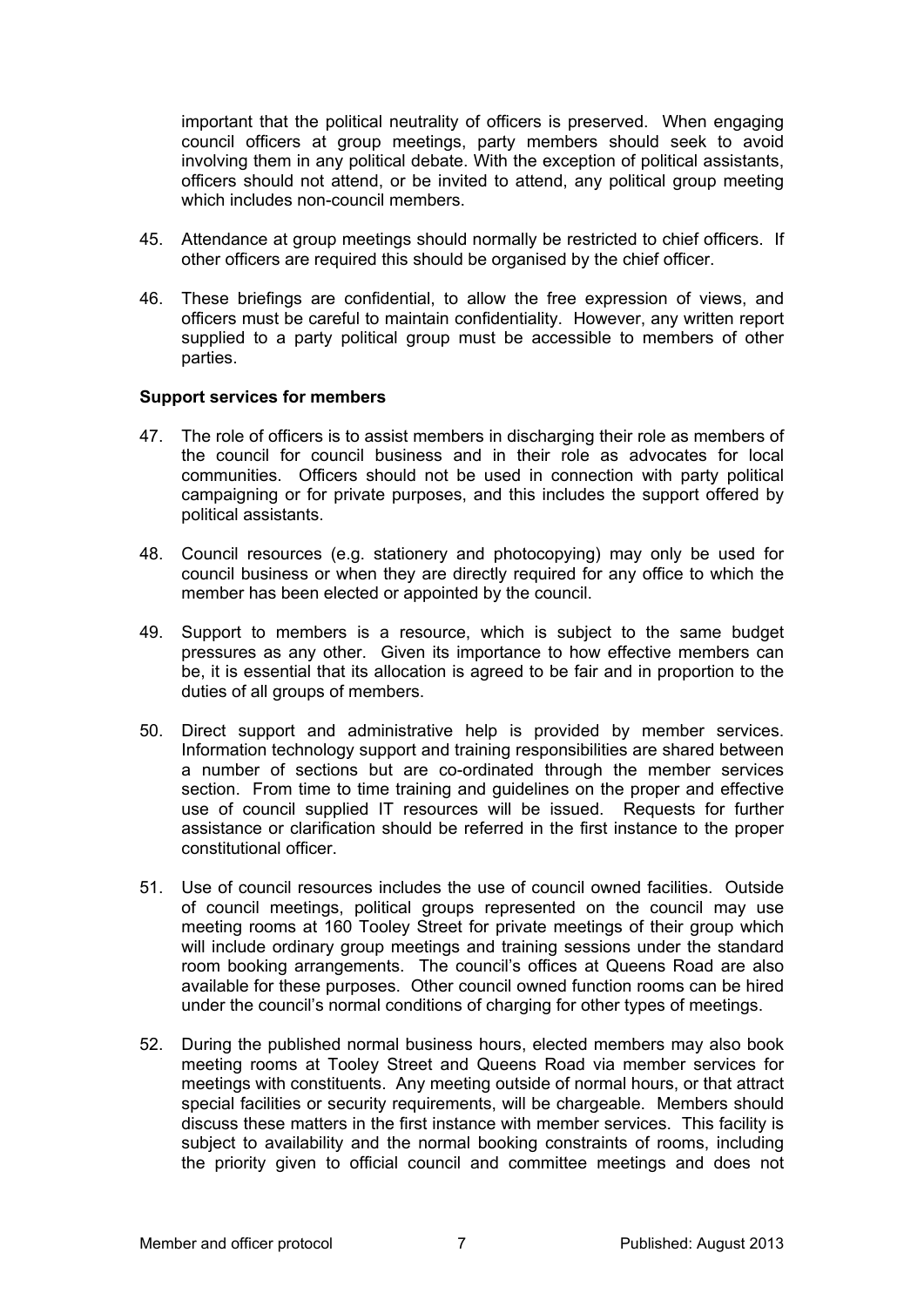extend to open and public meetings as these require risk assessment and proper arrangements to be in place.

53. Where an officer is present at a meeting involving members, the officer should always lead on making the room booking arrangements.

#### **Member development programme**

- 54. The council runs a member development scheme which is coordinated through the organisational development team. The scheme reflects the obligation on all parts of the council to ensure that all members are able to achieve their full potential in the position to which they have been elected. When this is achieved it benefits the council as a whole and the people of the borough but it also improves the mutual understanding of members and officers.
- 55. Further advice on support for members can be obtained from member services.

## **Use of Information Technology**

- 56. Where a member is using or accessing the council's resources, s/he must act in accordance with the council's requirements and ensure such resources are not used for any unauthorised or political purpose. This includes information technology (IT) resources; the term 'IT', means computers and any systems used to create, store, print or exchange information electronically. Similarly 'computer' means an electronic device used for storing and processing information, such as desktop and notebook computers (laptops) and hand held devices (such as BlackBerrys).
- 57. Members must not use any computer equipment and systems supplied by the council to conduct any business activity other than for their role as a councillor.

#### **Using and caring for equipment**

- 58. Members have a personal responsibility for any IT equipment supplied to them by the council and should take all reasonable steps to ensure that this equipment is kept safe and in good working order. Members should report any loss/theft to member services, but should note that only one issue and one upgrade will be paid for by the council in any 4-year term of office. Members should report any technical problems, lack of service etc. to the council's contractor.
- 59. Members are advised to consider adding council issued equipment to their home insurance arrangements. Members will be able to claim any additional related premium from the council.
- 60. A restricted level of personal use of the equipment is permitted provided it does not constitute misuse as detailed in the communication protocol. Members will need to:
	- 1. reimburse the council for any personal use of equipment that incurs a cost to the council or;
	- 2. confirm that all costs were associated with official council business.

Members will also be responsible for any use of equipment, authorised by them or not (unless reported lost or stolen), and hence any associated costs.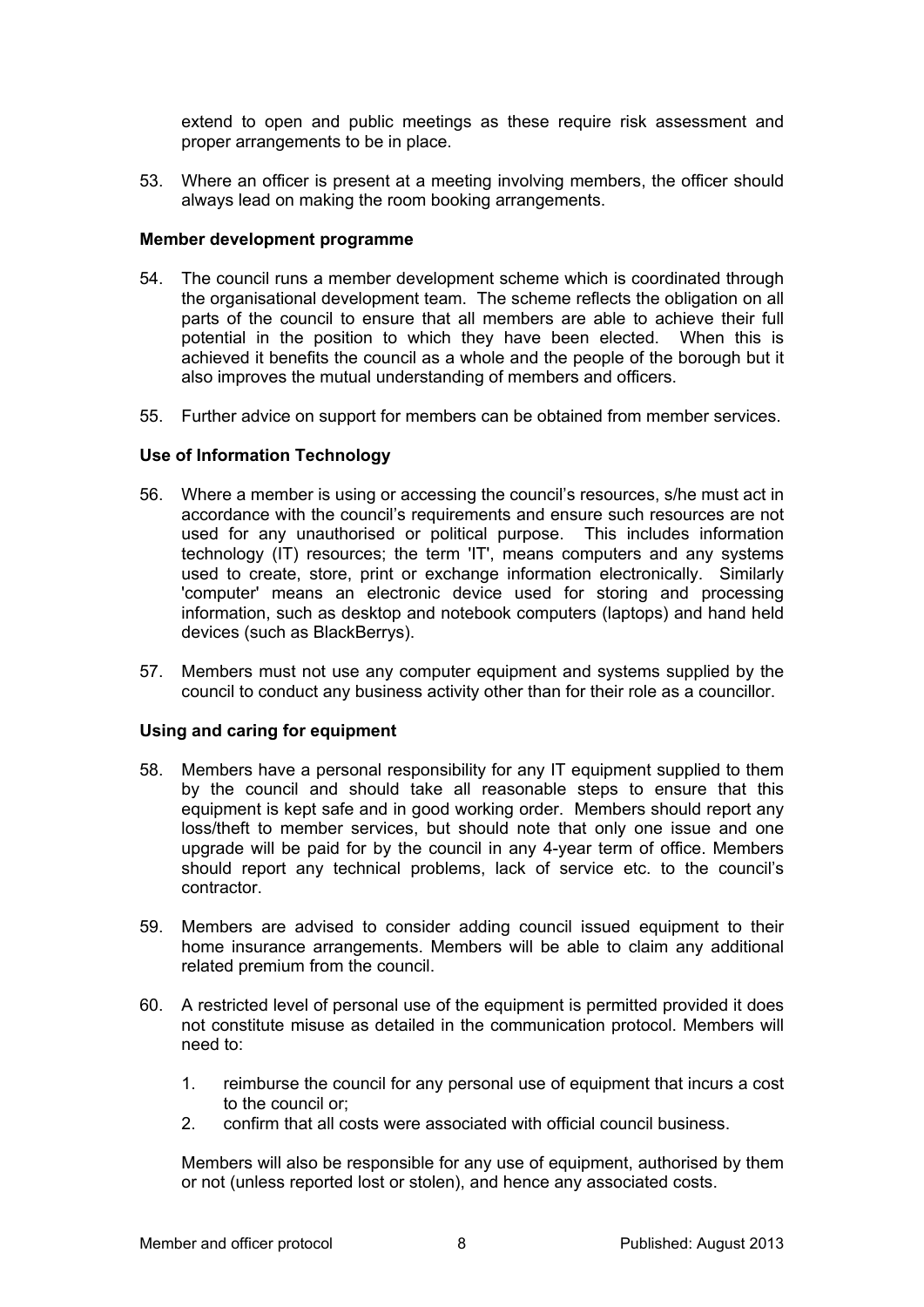- 61. Members are reminded that details of expenses paid on their behalf are published on the Southwark website.
- 62. IT equipment supplied to members remains the property of the council and must be returned when their period of office ends. In addition, members may be asked to return the equipment for servicing.

#### **Political assistants**

- 63. The Local Government and Housing Act 1989 gives councils a power to appoint political assistants to qualifying political groups. Southwark Council currently employs political assistants to the two largest groups. Political assistants are council officers who are employed to assist members of a political group, "in the discharge of any of their functions as members of a relevant authority". Unlike other officer appointments, the political affiliations and preferences of the political group for whom the assistant is hired can be taken into account in the selection process. They provide a useful means of broadening the base of advice to members.
- 64. The act also restricts the work that political assistants can do. A political assistant's role is to provide assistance to members in carrying out their duties as members of the authority, and not in any additional political, or other, activity. For example, political assistants are not employed to work on election campaigns. Political assistants hold politically restricted posts under the Local Government and Housing Act 1989, and therefore also face restrictions on their personal political activity.

#### **Members' access to information and council documents and data information**

- 65. Members often require access to information to carry out their work in decision making, scrutiny, and representing their constituents. Officers should always process such requests promptly. They are required to ensure that the information required can be released. In some cases they will need to consult their managers or third parties who may hold the information, which may cause some delay.
- 66. The process for obtaining information is set out in the access to information rules in the council's constitution. Advice on the legal framework can be obtained from the monitoring officer.
- 67. The common law right of members is based on the principle that any member has a prima facie right to inspect council documents so far as his/her access to the documents is reasonably necessary to enable the member properly to perform their duties as a member of the council. This principle is commonly referred to as the "need to know" principle and it is well established that a member has no right to "a roving commission" to go and examine documents of the council. The crucial question is the determination of the "need to know" and this question must initially be determined by the particular chief officer whose department holds the document in question (with advice from the monitoring officer).
- 68. In some circumstances (e.g. a cabinet or scrutiny committee/sub-committee member wishing to inspect documents relating to the functions of their portfolio/committee/sub-committee) a member's "need to know" will normally be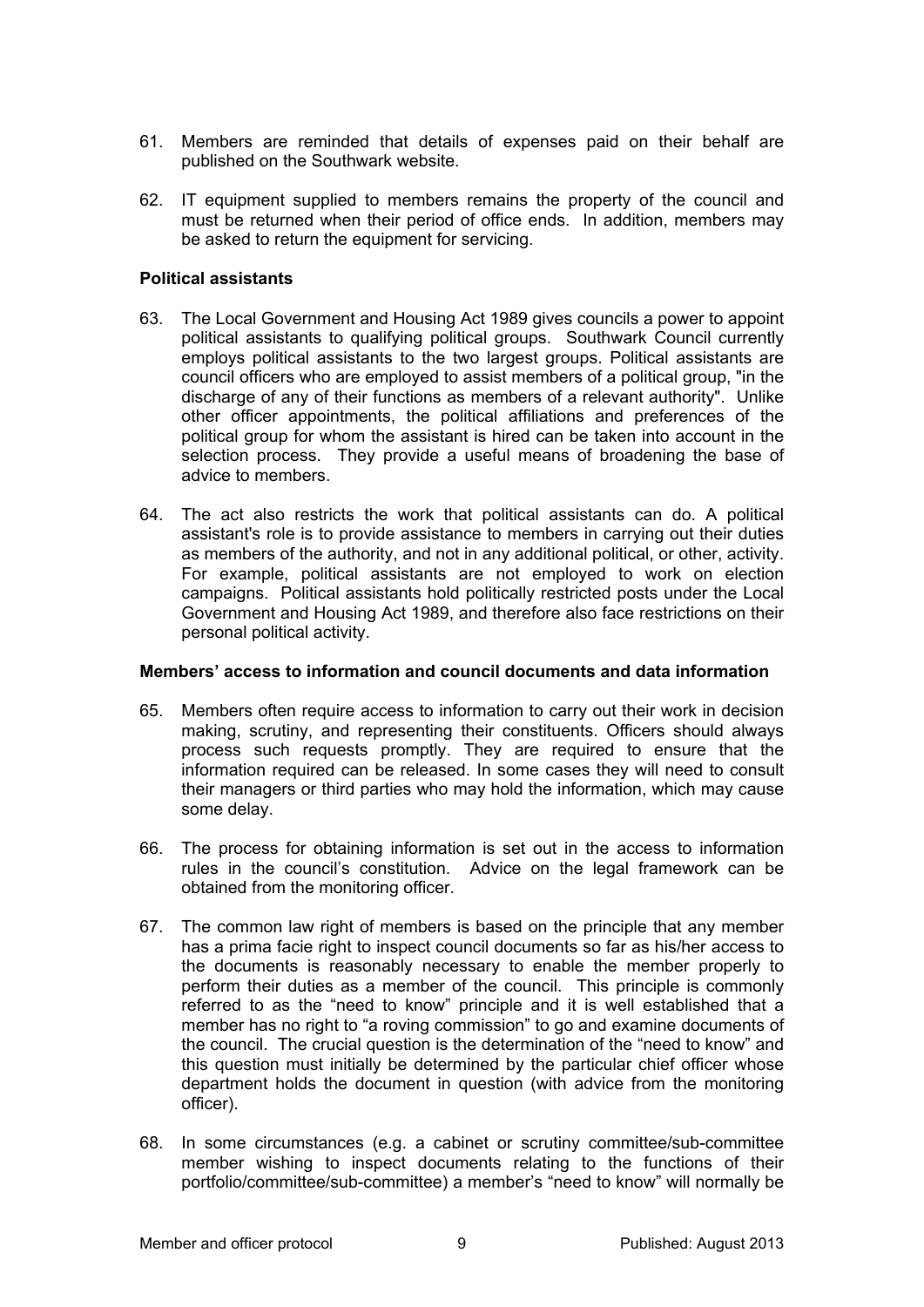presumed, and also where the member is representing a constituent within his ward, although in these cases there may be legal reasons restricting the information that can be produced. In other circumstances (e.g. a member wishing to inspect documents which contain personal information about third parties) a member will normally be expected to justify the request in specific terms in writing.

69. Guidance on holding and processing data to comply with the Data Protection Act can be found on the Source (the council's intranet). Registration is coordinated by member services, but members should be aware that they are personally responsible under the act, and should take care to follow any guidance issued.

# *Confidentiality*

- 70. Sometimes information will be supplied in confidence and paragraph 4 of the Southwark Council's code of conduct for members makes it clear that such information should not be disclosed without the consent of a person authorised to give it, or unless he or she is required by law to do so.
- 71. Recent case law confirms that a member may benefit from the public interest defence in some specific circumstances. However, those circumstances are rare and any member considering leaking confidential information should take legal advice immediately where their actions may impact on them as individuals.
- 72. Members are also reminded that there is an agreed process for applying for the release of information contained in the Freedom of Information Act 2000. Further details of this are available on the council's website

# **Freedom of Information Act 2000**

- 73. Under the Freedom of Information Act (FOI), councillors like other members of the public have a general right, subject to any applicable exemption, of access to information. Requests under the Freedom of Information Act must be in writing and contain sufficient information to enable the document to be identified. There is a requirement under the act that for the information to be disclosed within 20 working days.
- 74. There is no requirement under the act for the member to specify whether or not the information is requested under the Freedom of Information Act. Officers should therefore in all cases ascertain from the member whether or not the information is sought under the Freedom of Information Act and if so to advise the member that the request will be dealt with within the statutory time limit of 20 working days.
- 75. Where the request is for access to documents that are unrelated to any council meeting or where the member requesting the information is not the ward member, officers must inform the member that the request is being treated as a freedom of information request and that a response will be provided within 20 working days.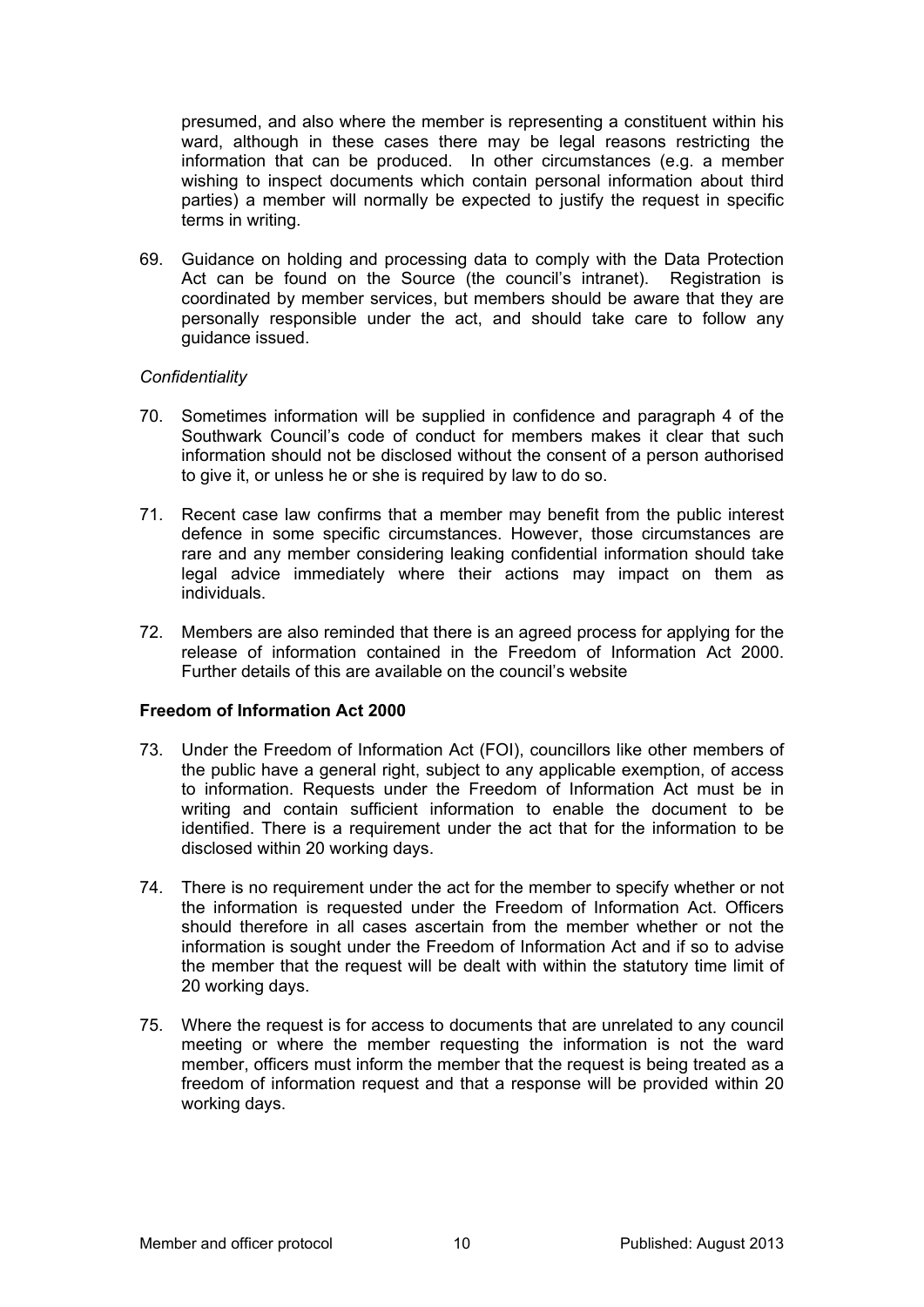## **Operation of the overview & scrutiny committee and its sub-committees**

- 76. The overview & scrutiny committee and its sub-committees may require officers and members to attend and provide any information required to answer questions. It is the duty of any officer or member to attend and answer questions (other than those which he or she would be entitled to refuse to answer in a court of law) if the overview & scrutiny committee and its subcommittees so request. The council may consider that chief officers and other senior managers as described in the departmental schemes of management and not more junior staff are the appropriate officers to attend scrutiny meetings and answer questions.
- 77. Members of the overview & scrutiny committee or one of its sub-committees should explain the role and operation of the committee/sub-committee, particularly in relation to future policy development, before asking questions of witnesses. Members should adopt an inquisitorial (information seeking) approach to questioning rather than a confrontational one. They may be firm and assertive, but adopting a facilitative and exploratory way of working should generate an atmosphere in which members and officers can explore issues openly and honestly. Under no circumstance should members adopt a rude or aggressive style.
- 78. Officers should provide all relevant information in their possession, and they should use their best efforts to make sure that they possess all relevant information. They should never seek to conceal or 'improve' inconvenient facts, and more senior officers, or other members should never attempt to persuade them to do so.
- 79. Reports of scrutiny committees, while drafted by officers, are the reports of the committees themselves and there is nothing improper in members of those committees asking for draft reports to be amended.

# **Ceremonial events**

80. Civic ceremonial events will normally be led by the Mayor or the Deputy Mayor with the leaders of all political groups and other local members informed or invited as appropriate.

# **When things go wrong**

# **Procedure for officers**

81. It is always preferable to resolve matters informally, through an appropriate senior manager. Officers however do have recourse to the procedure for individual employee complaints (which can be found on the council's intranet), the protections laid down in the officer employment procedure rules (contained in part 4 of the constitution) or the council's monitoring officer. In appropriate cases they may wish to utilise the council's whistleblowing procedure (again contained on the Source). In the event of a complaint being upheld, the matter will be referred to the chief executive. A local solution may be found after discussion with the leader of the council and the leader and/or whip of the group concerned. The advice of the monitoring officer should be sought.